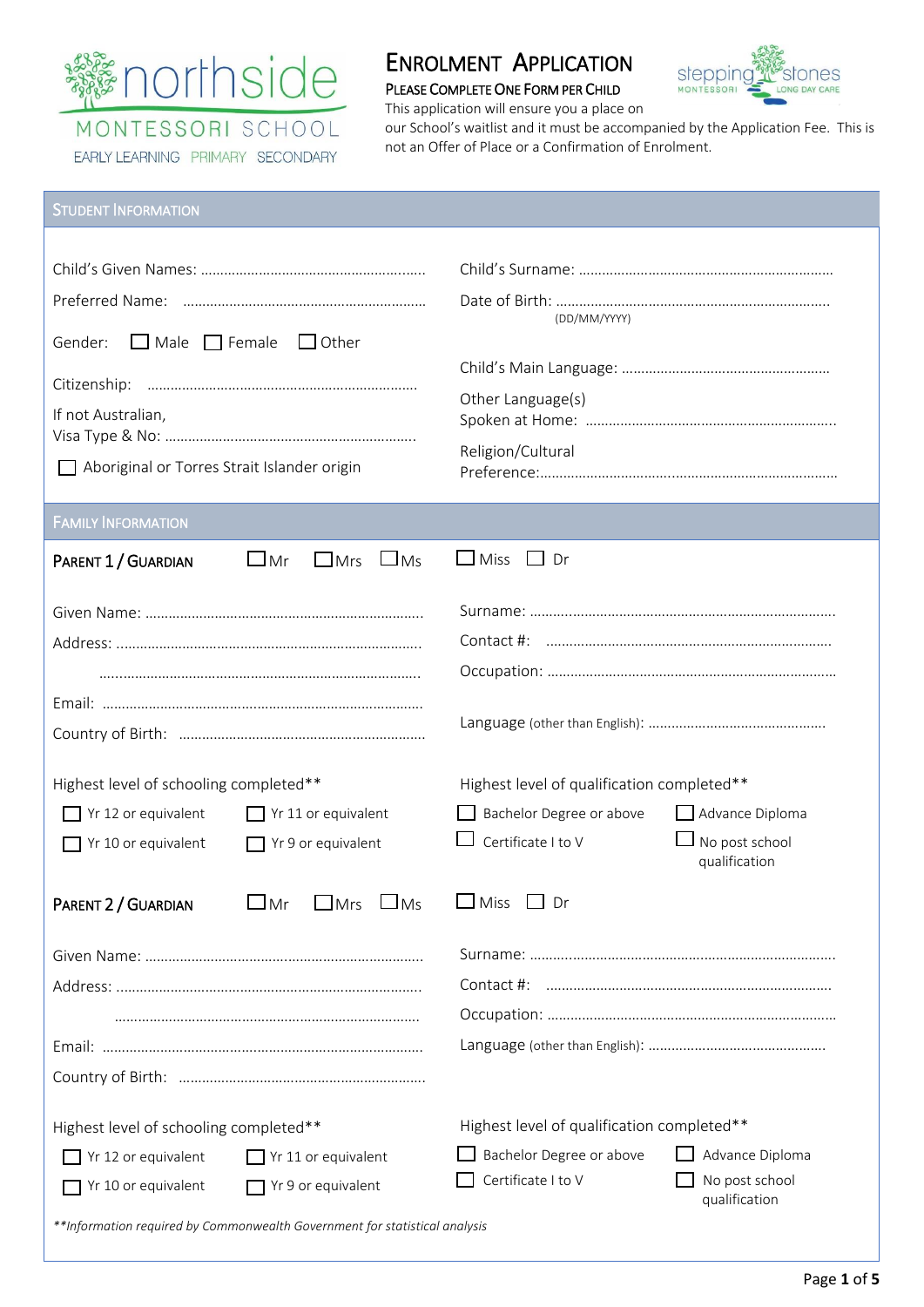| AGE GROUP OF INTEREST AND COMMENCEMENT INFORMATION                                                                                                                                             |                               |                                                                                                                                                                                                     |                                      |                                                                                                                        |
|------------------------------------------------------------------------------------------------------------------------------------------------------------------------------------------------|-------------------------------|-----------------------------------------------------------------------------------------------------------------------------------------------------------------------------------------------------|--------------------------------------|------------------------------------------------------------------------------------------------------------------------|
| Age Group of Interest:<br>Commencing:<br>Early Learning Program:                                                                                                                               | $\Box$ Early Learning<br>ASAP | Primary<br>$\Box$<br>$\Box$ Within 6 months<br>Five (5) Day Program or $\Box$ My Days are Flexible<br>Preferred Days $\Box$ Monday $\Box$ Tuesday $\Box$ Wednesday<br>$\Box$ Thursday $\Box$ Friday | Secondary<br>Year 20<br>$\mathbf{I}$ |                                                                                                                        |
| <b>FAMILY INFORMATION</b>                                                                                                                                                                      |                               |                                                                                                                                                                                                     |                                      |                                                                                                                        |
| <b>CUSTODIAL ARRANGEMENTS</b>                                                                                                                                                                  |                               |                                                                                                                                                                                                     |                                      |                                                                                                                        |
| If you are not the legal parent(s) or guardian(s) of the above child, please provide details of your relationship to the<br>child.                                                             |                               |                                                                                                                                                                                                     |                                      |                                                                                                                        |
|                                                                                                                                                                                                |                               |                                                                                                                                                                                                     |                                      |                                                                                                                        |
| does the child live?                                                                                                                                                                           |                               |                                                                                                                                                                                                     |                                      | If your relationship structure involves shared custody of the above child, please outline arrangements e.g., with whom |
| Are there any custodial arrangements which the school should be aware including any Court Orders affecting the<br>child. If so, please provide a copy of the Orders.<br><b>SIBLING DETAILS</b> |                               |                                                                                                                                                                                                     |                                      |                                                                                                                        |
| Sibling Name(s)                                                                                                                                                                                | Gender                        | Date of Birth                                                                                                                                                                                       |                                      | Long Day Care, Preschool or<br><b>School Currently Attending</b>                                                       |
|                                                                                                                                                                                                |                               |                                                                                                                                                                                                     |                                      |                                                                                                                        |
| <b>PREVIOUS EDUCATION</b>                                                                                                                                                                      |                               |                                                                                                                                                                                                     |                                      |                                                                                                                        |
|                                                                                                                                                                                                |                               |                                                                                                                                                                                                     |                                      |                                                                                                                        |
|                                                                                                                                                                                                |                               |                                                                                                                                                                                                     |                                      |                                                                                                                        |
|                                                                                                                                                                                                |                               |                                                                                                                                                                                                     |                                      |                                                                                                                        |
| Has your child ever been asked to leave a school, long day care, pre-school or refused enrolment:<br>$\Box$ Yes<br>No                                                                          |                               |                                                                                                                                                                                                     |                                      |                                                                                                                        |
|                                                                                                                                                                                                |                               |                                                                                                                                                                                                     |                                      |                                                                                                                        |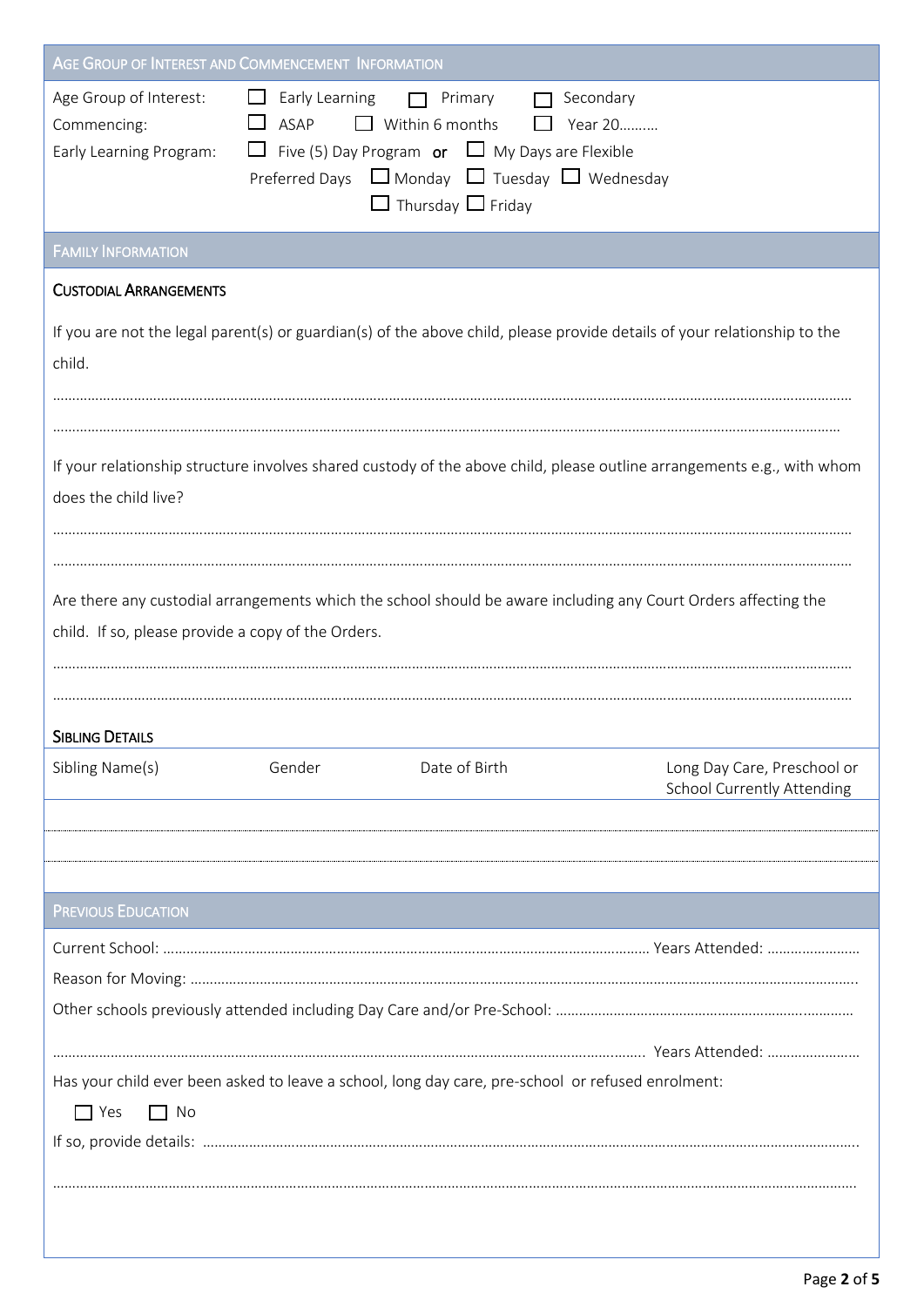| PRIORITY ACCESS: LONG DAY CARE & PRE SCHOOL AGED CHILDREN                                                                                                                                                                                                                                                                                                                                                                                     |  |  |  |  |
|-----------------------------------------------------------------------------------------------------------------------------------------------------------------------------------------------------------------------------------------------------------------------------------------------------------------------------------------------------------------------------------------------------------------------------------------------|--|--|--|--|
| Please tick any of the following Priority of Access Guidelines that apply to your situation:<br>Priority 1: a child at risk of serious abuse and neglect<br>Priority 2: a child of a single parent or parents who satisfy the work/training/study test under Section 14 of the<br>A New Tax System (Family Assistance) Act 1999<br>Priority 3: a child with a sibling already enrolled at Northside Montessori<br>Priority 4: any other child |  |  |  |  |
| Please also tick any of the following that apply to your family:<br>Aboriginal or Torres Strait Islander family<br>Family that includes a disabled person<br>Family with low income<br>Family with culturally and linguistically diverse background<br>Family who is socially isolated<br>Single parent/guardian                                                                                                                              |  |  |  |  |
| <b>STUDENT PROFILE</b>                                                                                                                                                                                                                                                                                                                                                                                                                        |  |  |  |  |
| Please provide the following information, documentation with this application:                                                                                                                                                                                                                                                                                                                                                                |  |  |  |  |
| Copy of Birth Certificate - required                                                                                                                                                                                                                                                                                                                                                                                                          |  |  |  |  |
| Copy of Australian Immunisation Register (AIR) Statement/ AIR Exemption Form/ Catch up Schedule - required                                                                                                                                                                                                                                                                                                                                    |  |  |  |  |
| Copy of previous two (2) school reports, if applicable                                                                                                                                                                                                                                                                                                                                                                                        |  |  |  |  |
| <b>JET Child Care Fee Assistance letter and code, if applicable</b>                                                                                                                                                                                                                                                                                                                                                                           |  |  |  |  |
| □ Copy of Visa, if applicable                                                                                                                                                                                                                                                                                                                                                                                                                 |  |  |  |  |
| Our child has one of the following conditions. If so, $\Box$ Copy of Action Plan from GP for each condition,                                                                                                                                                                                                                                                                                                                                  |  |  |  |  |
| Asthma $\Box$<br>Anaphylaxis $\Box$ Diabetes $\Box$<br>Allergy   (Food, Environmental, Other)<br>Other                                                                                                                                                                                                                                                                                                                                        |  |  |  |  |
| $\Box$ Our child has a food allergy, intolerance or cultural bias which may require a change to your menu. Please explain:                                                                                                                                                                                                                                                                                                                    |  |  |  |  |
| Our child has additional needs, details are provided below.                                                                                                                                                                                                                                                                                                                                                                                   |  |  |  |  |
| Copy of any specialist assessments and reports for a child with additional needs, if applicable.                                                                                                                                                                                                                                                                                                                                              |  |  |  |  |
| HOW DID YOU HEAR ABOUT NORTHSIDE MONTESSORI                                                                                                                                                                                                                                                                                                                                                                                                   |  |  |  |  |
| Our Website<br>Word of Mouth<br>□ Google/Search<br>Social Media                                                                                                                                                                                                                                                                                                                                                                               |  |  |  |  |
| Campus Drive By<br>$\Box$ Directory Listing<br>Print Advertising<br>Other                                                                                                                                                                                                                                                                                                                                                                     |  |  |  |  |
|                                                                                                                                                                                                                                                                                                                                                                                                                                               |  |  |  |  |
| <b>DECLARATION</b>                                                                                                                                                                                                                                                                                                                                                                                                                            |  |  |  |  |
| We declare that all the information provided in this Enrolment Application is true and correct.                                                                                                                                                                                                                                                                                                                                               |  |  |  |  |
| Please Sign                                                                                                                                                                                                                                                                                                                                                                                                                                   |  |  |  |  |
| Please Sign                                                                                                                                                                                                                                                                                                                                                                                                                                   |  |  |  |  |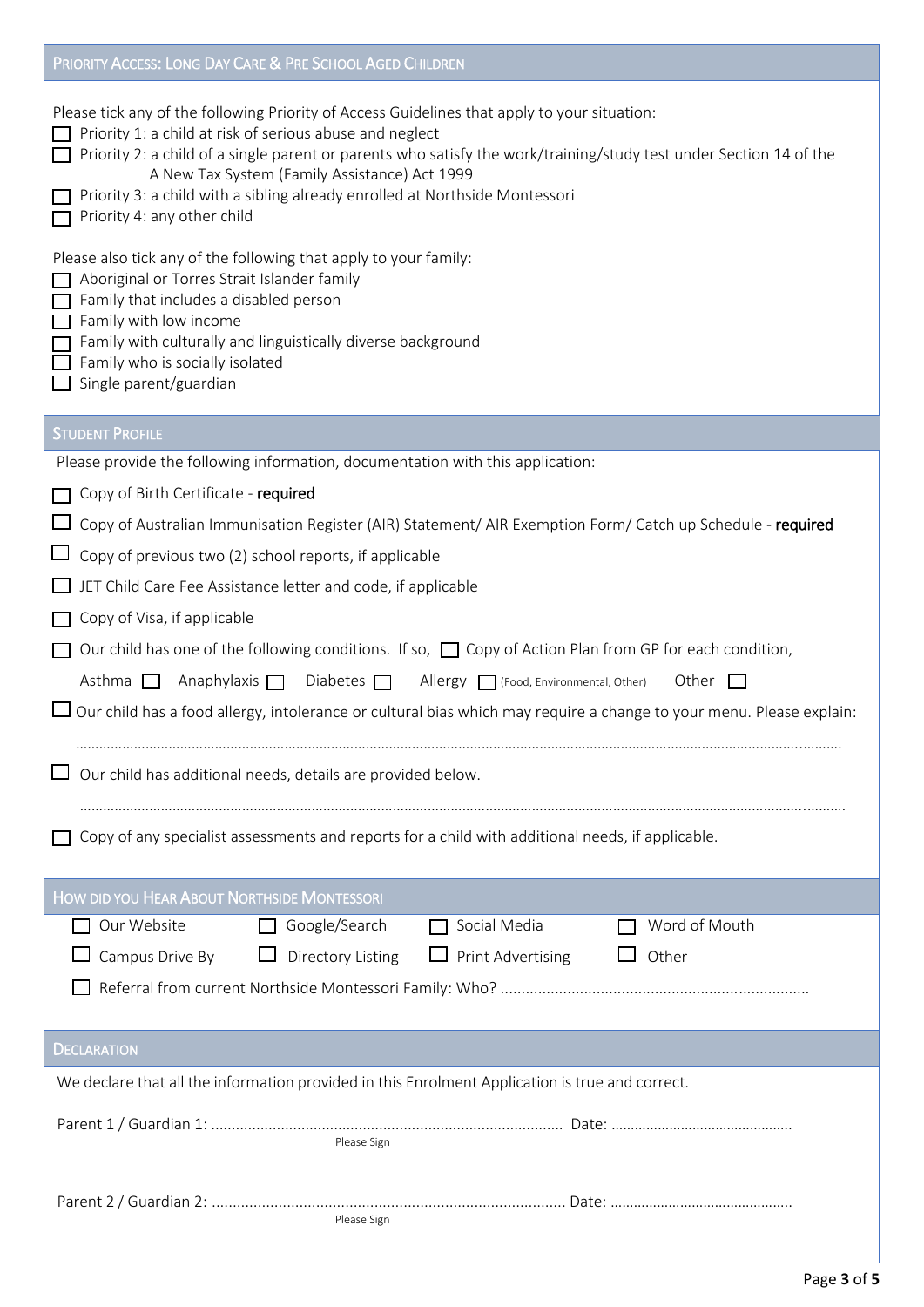[Page Left Blank]